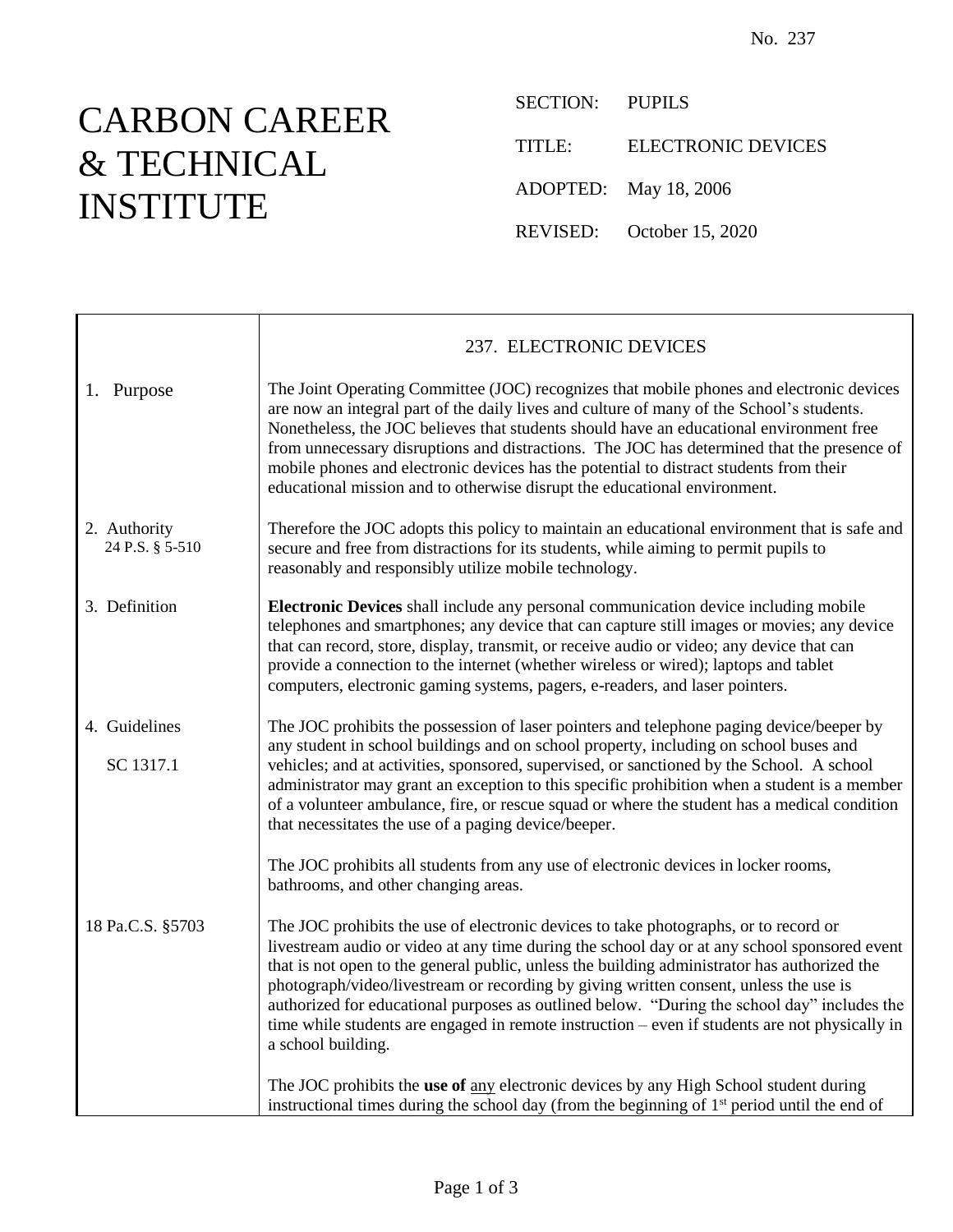| last period), which includes homeroom and study halls, except that students may use<br>electronic devices during instructional times for instructional purposes if, and only if, they                                                                                                                                                                                                                                                                                           |
|---------------------------------------------------------------------------------------------------------------------------------------------------------------------------------------------------------------------------------------------------------------------------------------------------------------------------------------------------------------------------------------------------------------------------------------------------------------------------------|
| have the prior permission of the teacher or building administrator to do so.                                                                                                                                                                                                                                                                                                                                                                                                    |
| Students in the High School are permitted to use electronic devices during non-instructional<br>times including lunch periods, before school hours, after school hours, and between classes,<br>so long as such use does not:                                                                                                                                                                                                                                                   |
| 1. Disrupt school activities or instruction                                                                                                                                                                                                                                                                                                                                                                                                                                     |
| 2. Violate any other JOC or school policies                                                                                                                                                                                                                                                                                                                                                                                                                                     |
| 3. Violate state or federal law                                                                                                                                                                                                                                                                                                                                                                                                                                                 |
| 4. Violate any of the prohibitions set forth elsewhere in this policy.                                                                                                                                                                                                                                                                                                                                                                                                          |
|                                                                                                                                                                                                                                                                                                                                                                                                                                                                                 |
| If an electronic device utilizes the School's internet connection, the School's Acceptable<br>Use Policy applies and is incorporated herein by reference.                                                                                                                                                                                                                                                                                                                       |
| Advisors and coaches of extra-curricular activities shall have discretion to regulate and limit<br>the use of electronic devices by high school students while participating in sports or extra-                                                                                                                                                                                                                                                                                |
| curricular activities, and school sponsored trips.                                                                                                                                                                                                                                                                                                                                                                                                                              |
| Nothing in this policy shall affect the ability of the building administrator or his/her<br>designee to grant approval for the use of an electronic device by a student because of a<br>student's urgent health or safety needs, or in the event of an emergency.                                                                                                                                                                                                               |
| Nothing in this policy shall affect the provision or use of an electronic device as stated in an<br>Individualized Education Program or Section 504 Service Agreement.                                                                                                                                                                                                                                                                                                          |
| <b>Loss or Damage to Electronic Devices</b><br>Students are solely responsible for the safe storage of any personal electronic devices that<br>they choose to bring to school. The School shall not be liable or responsible for the loss or<br>damage to any electronic devices that a student brings to school, extracurricular activities, to<br>school sponsored events or trips, or from the confiscation of an electronic devices as the<br>result of a policy violation. |
| <b>Student Responsibility for Data Charges</b><br>No Student shall be required to provide a personal electronic device as a condition of<br>receiving educational instruction. If any Student chooses to utilize such a device pursuant to<br>this policy, the Student and Parents assume full responsibility for any phone or data charges<br>that may result from such use.                                                                                                   |
| <b>Limitation on Technical Support</b><br>School information technology staff may not provide technical assistance to Students for<br>their personal devices. However, this policy shall not prohibit school information<br>technology staff from providing general instructions for the configuration of such devices to<br>access or connect to School-owned technology resources.                                                                                            |
| Penalties for Violations<br>The JOC authorizes building administrators, teachers, and security personnel to confiscate a<br>student's electronic devices when used in violation of this policy. All confiscated electronic<br>devices shall be delivered promptly to the building administrator's office. Confiscated                                                                                                                                                           |